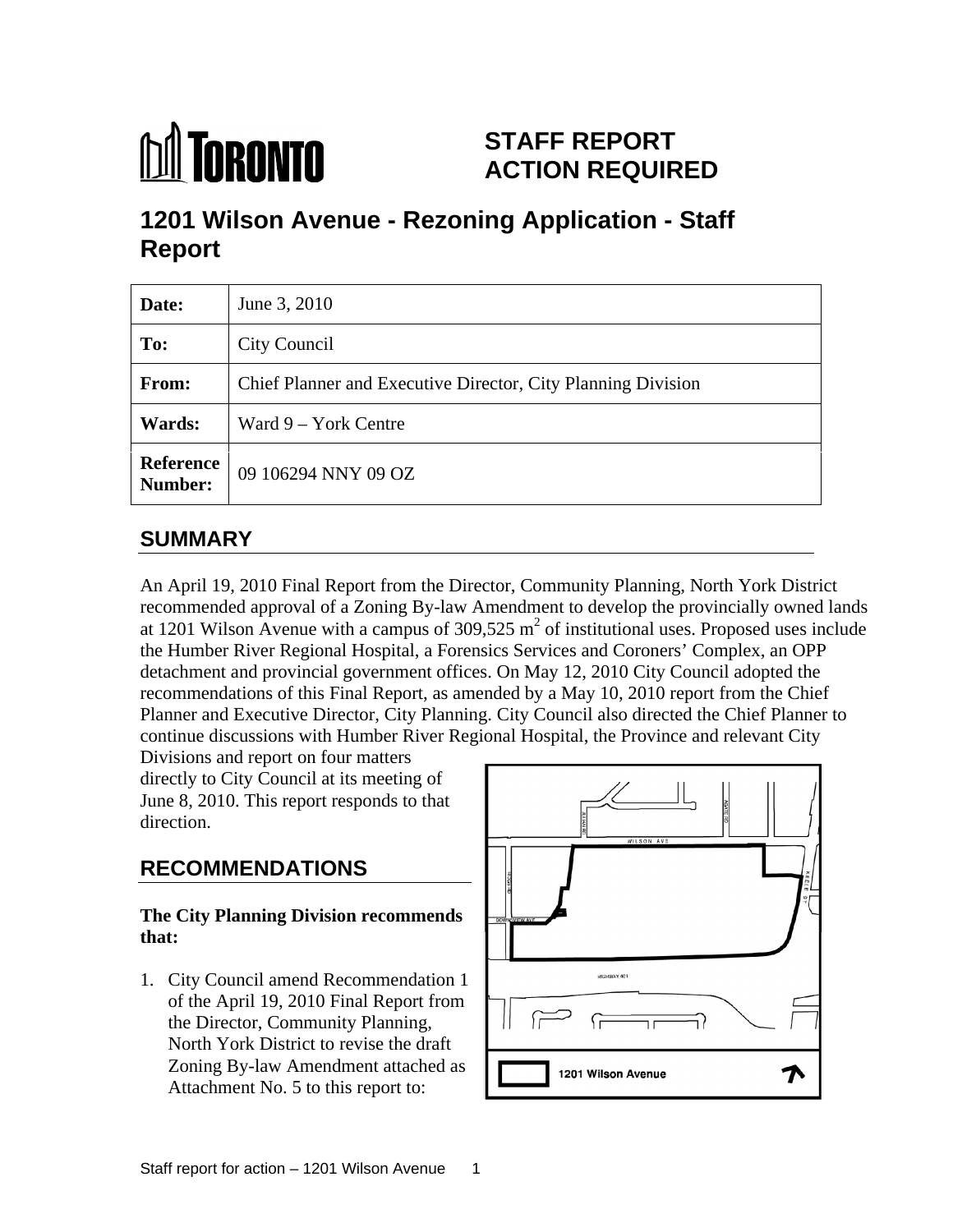- a) Increase the maximum gross floor area permitted on the hospital site (Block 2) from 111,500  $m^2$  to 172,000  $m^2$  and also increase the maximum gross floor area permitted for the Provincial Campus from 233,375 m<sup>2</sup> to 293,875 m<sup>2</sup>. to 293,875 m<sup>2</sup>. .
- b) Increase the maximum gross floor area permitted on the hospital site (Block 2), subject to removing the holding symbol, from 139,350  $m<sup>2</sup>$  to 200,000  $m<sup>2</sup>$ . to  $200,000 \text{ m}^2$ . .
- c) Delete the site specific definition of gross floor area.
- d) Increase the maximum number of parking spaces permitted for Provincial uses on Blocks 5, 6 and 7 from 1,045 to 1,195, subject to the requirement that 150 of these parking spaces be provided for fleet vehicle parking only which must be marked and signed accordingly, and also increase the maximum number of parking spaces permitted for the Provincial Campus from 3,550 to 3,700.
- e) Require the provision of a northbound right turn lane at the intersection of Keele Street and Sheppard Avenue West, including any property acquisitions required to construct this improvement, as a pre-condition to the removal of the holding symbol (H) on the Provincial Campus.
- 2. City Council authorize the City Solicitor to make such stylistic and technical changes to these revisions to the draft Zoning By-law Amendment as may be required.

#### **Financial Impact**

There are no financial implications arising from this report.

### **DECISION HISTORY**

A Final Report dated April 19, 2010 from the Director, Community Planning North York District recommended approval of a Zoning By-law Amendment to develop the provincially owned lands at 1201 Wilson Avenue with a campus of 309,525  $m<sup>2</sup>$  of institutional uses. Proposed uses include the Humber River Regional Hospital, a Forensics Services and Coroners' Complex, an OPP detachment and provincial government offices. The report recommended the By-law Amendment include a maximum parking space provision on the campus and append a holding symbol "H" to the lands that requires conditions to be met prior to its removal for future development.

This report can be found at: <http://www.toronto.ca/legdocs/mmis/2010/ny/bgrd/backgroundfile-29463.pdf>

At the April 27, 2010 Public Meeting to consider this application, North York Community Council recommended to City Council that the Recommendations of this Final Report be adopted and also referred a number of additional recommendations to the Chief Planner and Executive Director, City Planning for a report directly to City Council at its meeting of May 11 and 12, 2010.

The report responding to this request can be found at: <http://www.toronto.ca/legdocs/mmis/2010/cc/bgrd/backgroundfile-30076.pdf>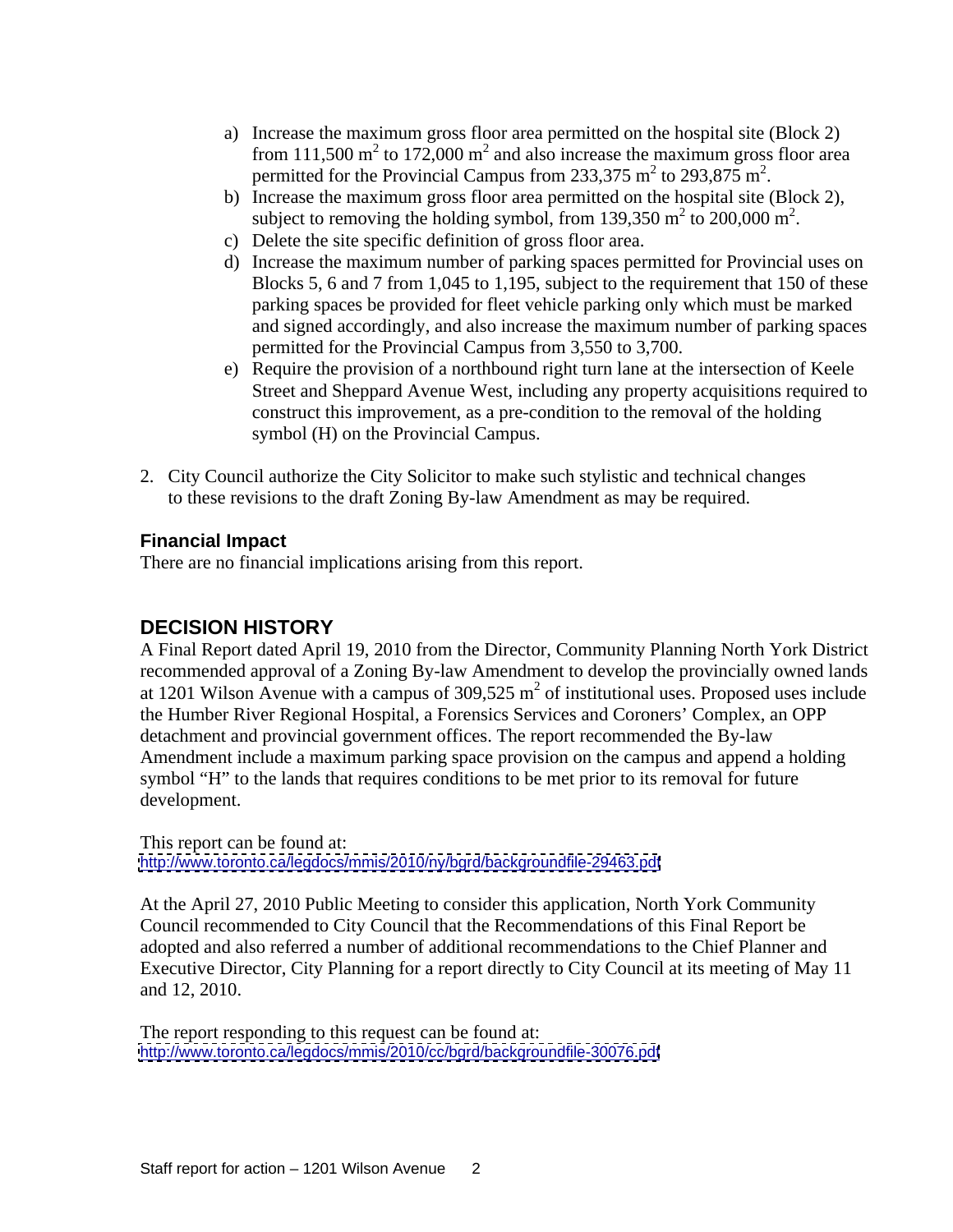On May 12, 2010 City Council adopted the recommendations of the April 19, 2010 Final Report, as amended by the May 10, 2010 report from the Chief Planner and Executive Director, City Planning. City Council also directed the Chief Planner to continue discussions with Humber River Regional Hospital, the Province and relevant City Divisions and report on four matters directly to City Council at its meeting of June 8, 2010 (see items 15 and 17 of Attachment 1). This report responds to that direction.

# **COMMENTS**

#### Additional Gross Floor Area for Humber River Regional Hospital (HRRH)

The Zoning By-law Amendment application filed by the applicant in February 2009 sought  $111,500 \text{ m}^2$  gross floor area for the hospital. During discussions with HRRH staff, an additional 27,850  $m^2$  gross floor area was requested for a potential addition/expansion. The draft Zoning By-law contained in the April 19, 2010 Final Report permits a maximum of 111,500  $m<sup>2</sup>$  of gross of gross floor area with a holding (H) provision to increase the permission to a maximum of 139,350 m<sup>2</sup> of gross floor area. The potential future development is subject to a holding provision as the applicant's supporting material (concept plans, Functional Servicing Report and Transportation Assessment report) did not address this additional gross floor area.

Humber River Regional Hospital staff advise the Zoning By-law Amendment application was based on the Departmental Gross Square Footage (DGSF) of the hospital and represents the functional and working areas of the hospital. As the design of the hospital progressed, a Site Plan Control application was submitted in October 2009 indicating a gross floor area of  $158,000 \text{ m}^2$ .<br>This calculation included functions such as utility areas, mechanical space, machine rooms, elevator shafts, corridors between hospital departments, lobbies and retail space that are not part of DGSF. Further design revisions increased the overall gross floor area of the hospital to  $172,000 \text{ m}^2$ . . A construction of the construction of the construction of the construction of the construction of the constr<br>The construction of the construction of the construction of the construction of the construction of the constr

City Council directed staff to report on the increase in gross floor area for the hospital site from 111,500 m<sup>2</sup> to 172,000 m<sup>2</sup>, which amounts to 60,500 m<sup>2</sup> of space.

111,500 m<sup>2</sup> to 172,000 m<sup>2</sup>, which amounts to 60,500 m<sup>2</sup> of space.<br>The architect for the hospital has provided a detailed breakdown of the 172,000 m<sup>2</sup> of proposed of proposed gross floor area for the hospital (see Attachment 2). The largest component of this space remains the DGSF at 111,500 m<sup>2</sup>. Other significant functions include corridor space at 17,600 m<sup>2</sup>, the DGSF at 111,500 m<sup>2</sup>. Other significant functions include corridor space at 17,600 m<sup>2</sup>,<br>mechanical and service space at 15,900 m<sup>2</sup>, the central utility plant at 3,600 m<sup>2</sup> and stairwells at  $3,500 \text{ m}^2$ . The architect notes these areas are significantly larger in hospitals, compared to typical residential and commercial buildings, as a result of the functionality of the hospital (wider corridors, more elevators and greater mechanical space for air filtration and medical equipment, for example) and the associated requirements of the Canadian Standards Association and the Building Code for this use.

The gross floor area also includes more than 2,700  $m^2$  of retail uses. This floor area would be comprised of cafeteria space for staff and visitors, retail space and services typically associated with a hospital (such as a pharmacy, optometrist and gift shop) and potentially a car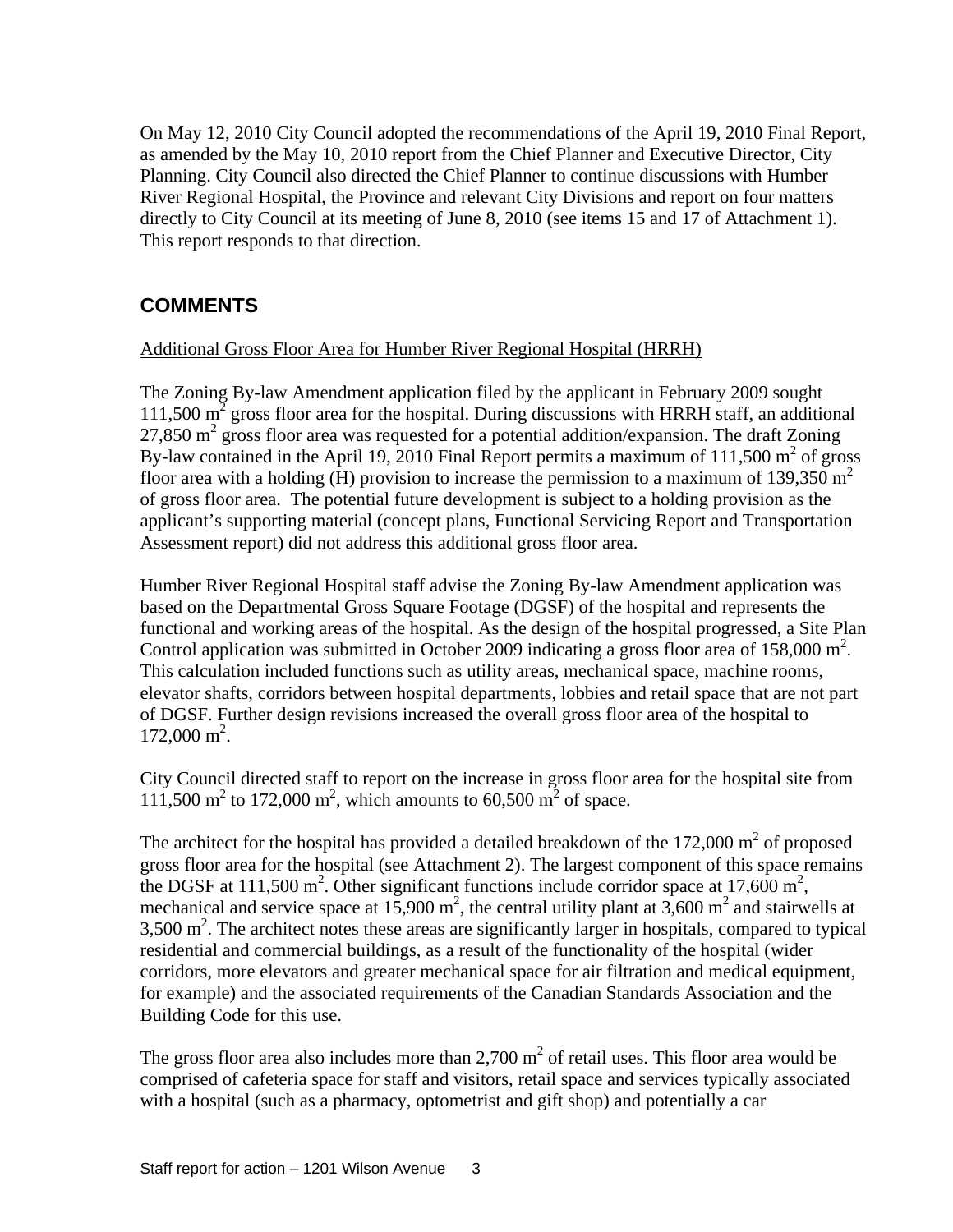rental/sharing operation. The applicant has indicated that this retail floor area would not generate significant additional vehicular traffic to the hospital site or greater servicing demands. This commercial space will be used by staff and visitors to the hospital who would otherwise be on the site and would generally not be destination shopping space in and of itself. Staff concur with this opinion.

Based on the above, an increase in the hospital gross floor area to provide for the additional  $60,500$  m<sup>2</sup> of space is acceptable. This would increase the maximum gross floor area permitted in the draft Zoning By-law for the hospital site to 172,000 m<sup>2</sup>, and 200,000 m<sup>2</sup> subject to a holding provision. It would also increase the maximum gross floor area permitted for the Provincial Campus from 233,375 m<sup>2</sup> to 293,875 m<sup>2</sup>. to 293,875 m<sup>2</sup>. . A construction of the construction of the construction of the construction of the construction of the constr<br>The construction of the construction of the construction of the construction of the construction of the constr

The draft Zoning By-law presented in the April 19, 2010 Final Report from the Director of Community Planning, North York District contains a site specific definition of gross floor area which was intended at that time to provide the hospital site with flexibility with respect to mechanical, utility and service space. As this is no longer required, this site specific definition of gross floor area should be deleted.

#### Increase in Vehicular Parking Space Permission for Provincial Uses on Blocks 5, 6 and 7

The applicant requested an amendment to the draft Zoning By-law to increase the maximum number of vehicle parking spaces permitted on Blocks 5, 6 and 7 from 1,045 spaces to 1,195 spaces, an increase of 150 spaces. This increase is intended to accommodate fleet parking requirements for the provincial uses on these blocks.

Provincial staff advise there are currently more than 230 fleet vehicles on the campus being used by various Ministries. These vehicles are used on a daily basis by staff when undertaking site visits, inspections, attendance at off-site meetings, etc. They are also used for overnight travel to other regional sites. Provincial staff advise that fleet vehicles are more cost effective than paying personal mileage to employees and reduce liability and insurance issues arising from using personal vehicles to conduct work duties.

Provincial staff advise there is a plan to reduce fleet vehicles on the campus to 150 over time and the Province remains committed to an aggressive Transportation Demand Management (TDM) strategy for the campus. However, Provincial staff note their transportation consultant recommended a parking supply of 1,345 spaces for Blocks 5, 6 and 7, which included a TDM strategy and a component of fleet parking. Given this, and the fact the campus will be under construction for most of the next five years, Provincial staff are of the opinion it will be extremely difficult to reduce the parking supply for Provincial uses to 1,045 spaces.

Based on the above, staff are prepared to recommend an increase in the maximum number of vehicle parking spaces permitted for Provincial use by 150 spaces. This would increase the maximum number of parking spaces permitted in the draft Zoning By-law for Blocks 5, 6 and 7 from 1,045 spaces to 1,195 spaces. To ensure these spaces are used for the parking of fleet vehicles, the draft Zoning By-law should also include a requirement that these additional spaces be provided for fleet vehicle parking only and must be marked and signed accordingly.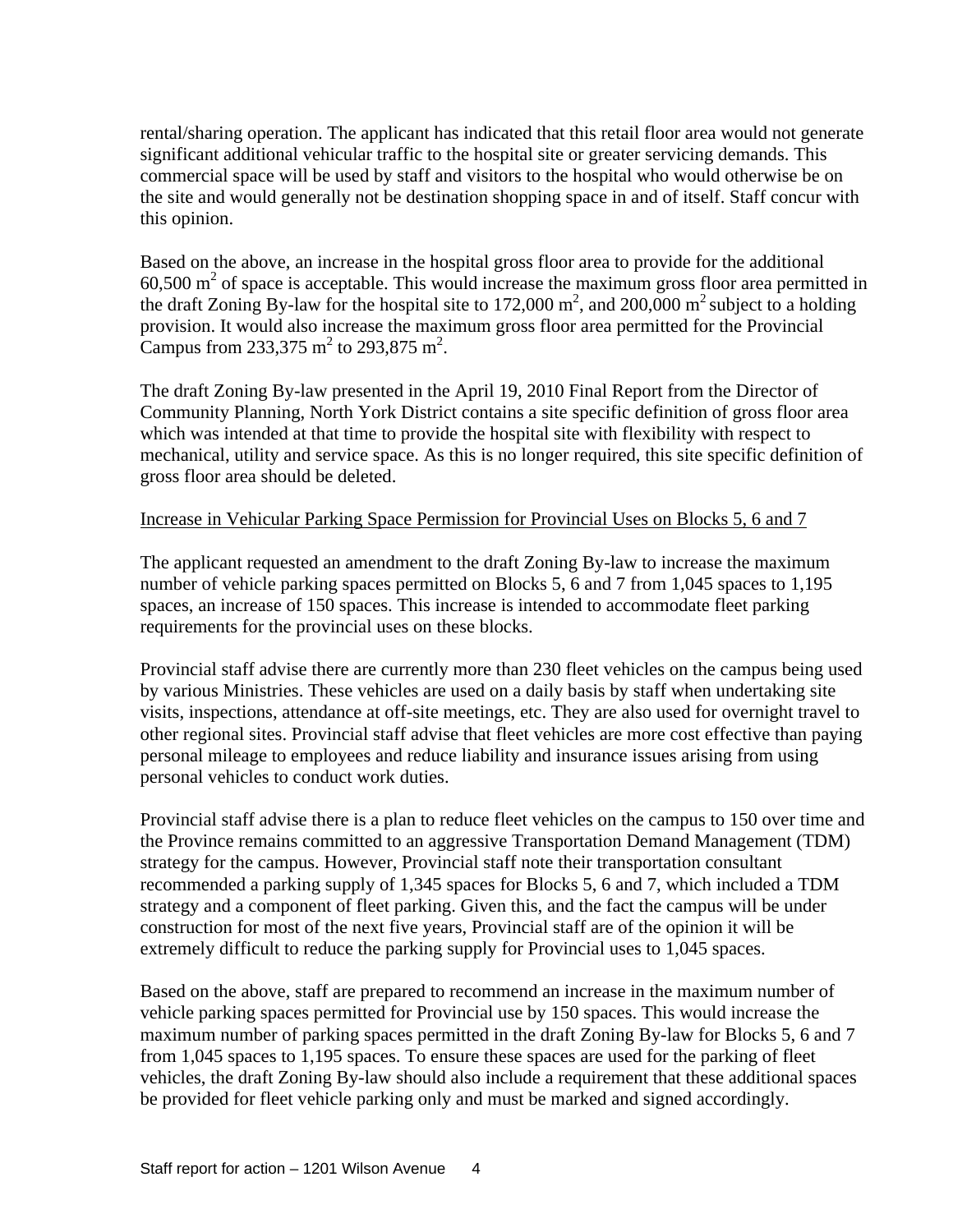#### Province Paying a Proportionate Share of Improving the Keele/Sheppard Intersection

The applicant has requested that the Province's cost of improving the Keele Street/Sheppard Avenue intersection be limited to "its proportionate share of the proposed upgrades". The April 19, 2010 Final Report recommended that this improvement, and other identified transportation network improvements, should be provided and/or funded by the Province at no cost to the City.

City Planning and Transportation staff have discussed the Province's proposal that it pay a proportionate share of this intersection improvement with the Province and remain of the opinion that the Province should provide all transportation improvements as identified in its consultants' work. It is City policy that transportation network/road improvements required to support new development be provided at no cost to the City and there is no compelling reason why this should not be the case for the Provincial Campus.

However, in recognition that the Transportation Impact Study prepared for the campus identifies the improvement to the Keele Street/Sheppard Avenue intersection is required to support the longer term development of the lands, staff are prepared to recommend that this improvement not be required until later phases of the campus. Staff are prepared to recommend that this work be subject to the lifting of the holding symbol (H) on the lands for development beyond 293,875 m<sup>2</sup>, which is expected to occur in the 2020 time horizon. As such, the draft Zoning By-law should be amended to reflect this, with the clear understanding this improvement will be funded or provided at no cost to the City.

#### Effects of the Provincial Campus on the Transportation Network South of Highway 401

In support of the Provincial Campus redevelopment, the applicant submitted a Transportation Assessment, dated October 2009, prepared by Cole Engineering.

The study area for the Transportation Assessment was bounded by Maple Leaf Drive to the south, Jane Street to the west, Sheppard Avenue West to the north and Keele Street to the east. Within this study boundary, the Assessment analyzed each of the major intersections on the study area's arterials.

Total vehicular trips generated by the Provincial Campus were estimated based on the total number of anticipated employees and the trip generation characteristics of institutional campuses such as this one. Cole Engineering also supplemented this information with parking surveys of HRRH's three existing hospital sites, at Keele Street, Church Street and Finch Avenue, and the existing Provincial office buildings located at 1201 Wilson Avenue.

The estimated Provincial Campus vehicular trips were assigned to the surrounding road network based on employee origin and destination assumptions. These assumptions were confirmed through the Transportation Tomorrow Survey (TTS), which is a household travel survey undertaken across the Greater Toronto Area every five years. Not only does the TTS survey provide information on the number of trips typically generated but information on the use of various modes of travel is also provided.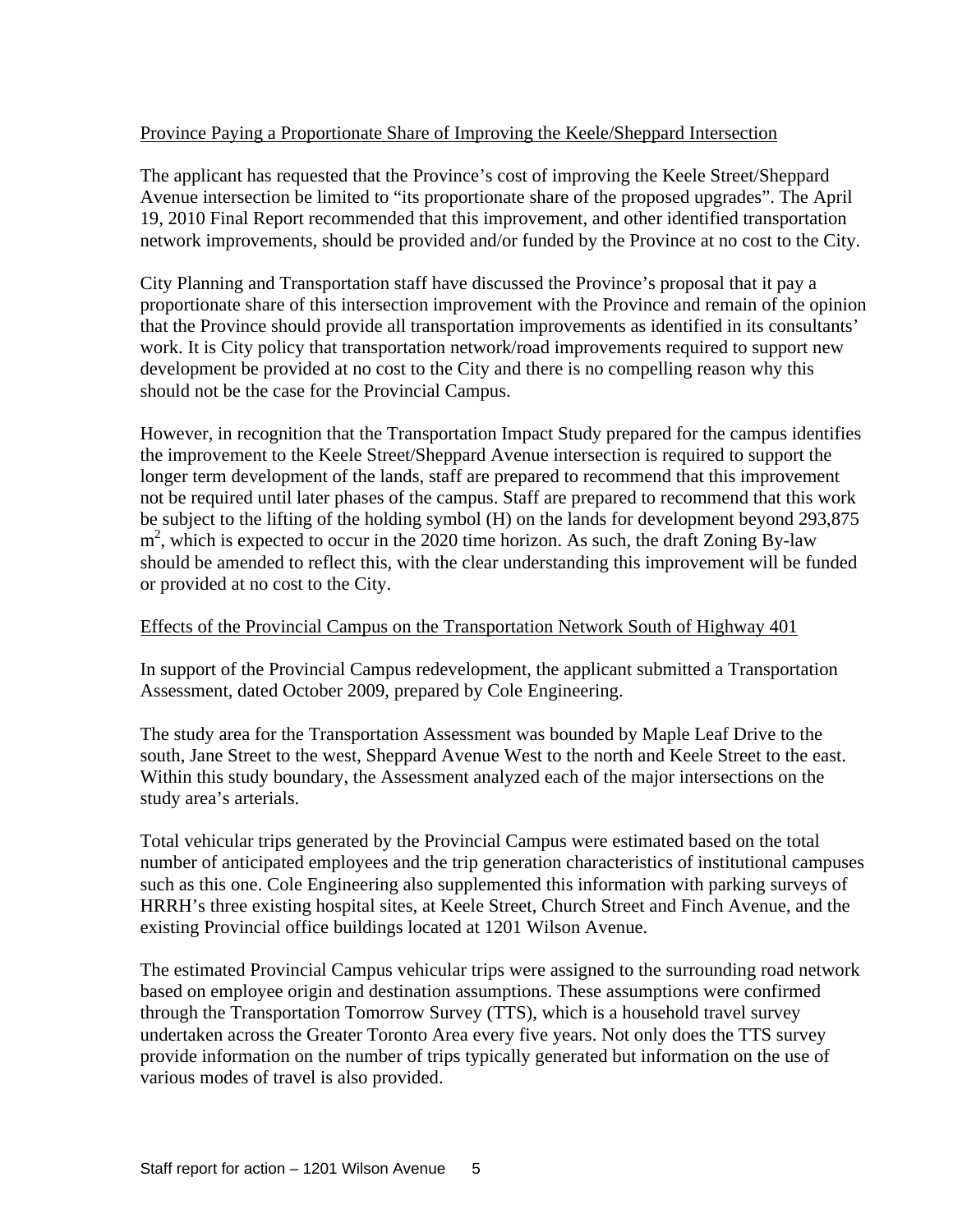Based on this trip distribution, approximately five percent of the Provincial Campus' inbound and outbound site traffic will be destined south of Highway 401. For the 2020 horizon year, Cole Engineering estimates the Keele Street/Maple Leaf Drive intersection will have an acceptable level of service in both the AM and PM peak hours. The Jane Street/Maple Leaf Drive intersection will also have an acceptable level of service in both the AM and PM peak hours.

The road improvements recommended by Cole Engineering will assist in the movement of vehicles through the study area particularly in the vicinity of Highway 401. Examples of the recommended road improvements include:

- Reconstruction of the Keele Street bridge spanning Highway 401, with completion scheduled for 2012;
- The dual right turn lane on the Highway 401 westbound off ramp at Keele Street to be signalized; the contract of the contract of the contract of the contract of the contract of the contract of the contract of the contract of the contract of the contract of the contract of the contract of the contract of th
- Provision of a northbound right turn lane at the Keele Street/Sheppard Avenue intersection; and
- Provision of a northbound right turn lane at the Jane Street/Wilson Avenue intersection.

In summary, the impacts of the Provincial Campus' site traffic on the surrounding road network south of Highway 401 are anticipated to be minimal. The road improvements identified in the Transportation Assessment for the Provincial Campus are important elements to support the anticipated site traffic coupled with a strong transportation demand management strategy.

 $\overline{\phantom{a}}$  , we are the contract of the contract of the contract of the contract of the contract of the contract of the contract of the contract of the contract of the contract of the contract of the contract of the cont

The General Manager of Transportation Services has been consulted in the preparation of this report.

#### **CONTACT**

Neil Cresswell, Manager, Community Planning Tel. No. (416) 395-7121 Fax No. (416) 396-7155 E-mail: cresswel@toronto.ca

# **SIGNATURE**

Gary Wright Chief Planner and Executive Director City Planning Division

#### **ATTACHMENTS**

Attachment 1: May 12, 2010 City Council Decision Attachment 2: Proposed Gross Floor Area of the Hospital Site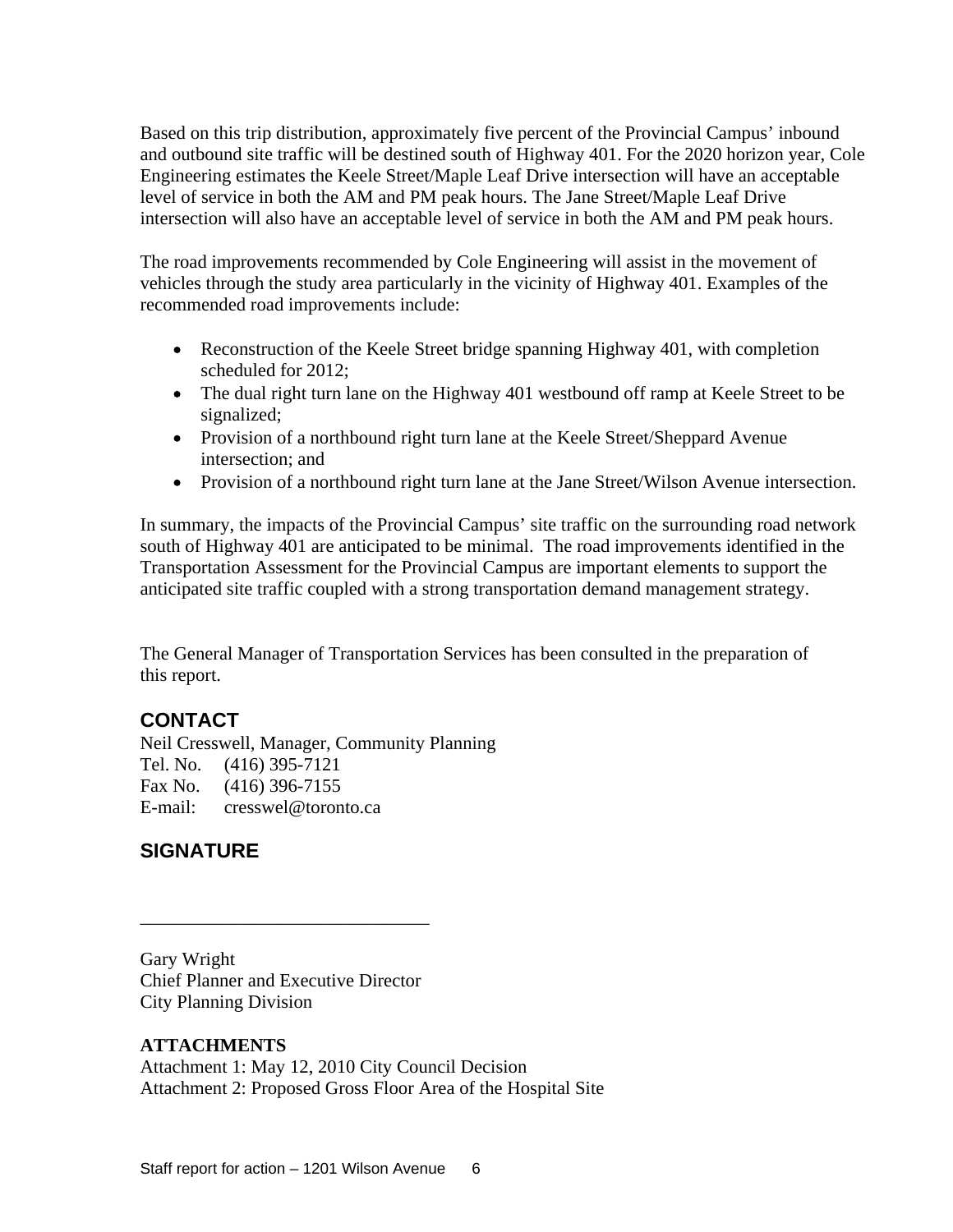#### **Attachment 1: May 12, 2010 City Council Decision**

| NY33.52 | <b>ACTION</b> | Amended |  | . |  |
|---------|---------------|---------|--|---|--|
|---------|---------------|---------|--|---|--|

# **Final Report - Rezoning Application - 1201 Wilson Avenue**

#### **City Council Decision**

City Council on May 11 and 12, 2010, adopted the following:

- 1. City Council amend Zoning By-law 7625 of the former City of North York substantially in accordance with the draft Zoning By-law Amendment attached as Attachment No. 5 to the report (April 19, 2010) from the Director, Community Planning, North York District and that the Zoning By-law Amendment shall append a holding symbol "H" to the lands that requires conditions to be met prior to its removal for future development.
- 2. City Council authorize the City Solicitor to make such stylistic and technical changes to the draft Zoning By-law Amendment as may be required.
- 3. City Council direct the Chief Planner and Executive Director, City Planning to consider the redesignation of the Provincial Campus from Mixed Use Areas to Institutional Areas within the context of the five-year municipal comprehensive review of the City's Official Plan.
- 4. City Council require the Province to fund and/or provide the identified transportation network/road improvements as outlined in the Technical Services Memorandum dated April 19, 2010 (Attachment 6 to the report dated April 19, 2010 from the Director, Community Planning, North York District), at no cost to the City of Toronto.
- 5. City Council require the Province to develop and implement, within 12 months of the enactment of the By-law, in conjunction with City staff and the assistance of a TDM consultant, a TDM strategy/plan that would minimize the impact of the proposed campus' trip generation and parking by implementing a strategic plan with a focus on multi-modal transportation planning, demand management program, and stakeholder outreach.
- 6. City Council require the Province to appoint a permanent full time on-site Transportation Demand Management (TDM) coordinator to manage, monitor and implement the approved TDM strategy for the entire Provincial Campus.
- 7. To address the requirement for sustainable transportation impact mitigation measures, including better transit accessibility and connectivity, City Council require the Province to provide \$250,000 to the Toronto Transit Commission (TTC) to fund the procurement of a consultant to work with the TTC, City staff and the Province to prepare a feasibility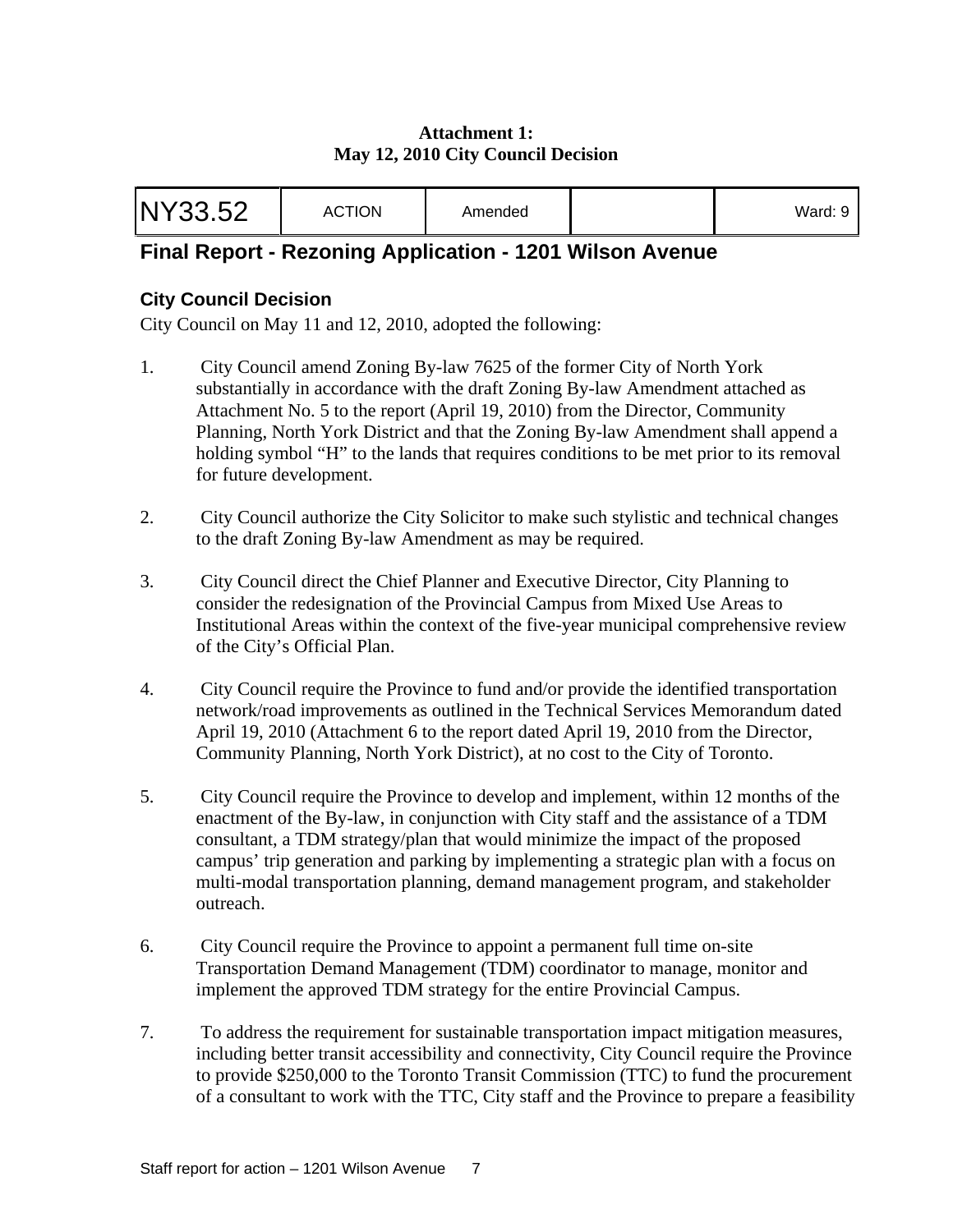study for a potential bus rapid transit route along:

- i. Keele Street from the proposed Finch West and/or Sheppard West subway stations on the Toronto-York Spadina Subway Extension; or
- ii. Wilson Avenue from the Wilson subway station.
- 8. City Council determine that since the applicant is ORC acting on behalf of the Province of Ontario, the City's standard requirements for indemnification, and financial security in the form of letters of credit and deposits will not be required, but that the following requirements will be imposed on the approval of the Draft Plan of Subdivision for the Provincial Campus, or any related municipal infrastructure or other servicing agreements as may be required by the City:
	- i. all development, and any new municipal infrastructure and relocated municipal infrastructure, will be constructed in accordance with the City's standards;
	- ii. enhanced insurance will be provided, to the satisfaction of the City's Manager of Insurance and Risk Management; and
	- iii. future public roads to be shown as Blocks on the Draft Plan of Subdivision, and such Blocks not to be conveyed to and/or assumed by the City until such time as they are constructed, inspected and accepted and the two year maintenance period has expired.
- 9. City Council endorse the attached Urban Design Guidelines (Attachment No. 7 to the report dated April 19, 2010 from the Director, Community Planning, North York District) that will be used for reviewing the design of public streets, accessible open spaces and individual Site Plan Control applications.
- 10. City Council require the Province to prepare a public art plan costing not less than 1/2 percent for public art excluding Block 2, which represents a 50 percent reduction in the City's Standard Public Art Contribution Policy, in consultation with City staff which sets out an artist selection process, implementation protocol, installation phasing plan and includes the necessary capital facilities, operating and maintenance budget(s). The public art plan will be completed prior to the final approval of the Site Plan by the Director, Community Planning, North York District, for the Humber River Regional Hospital.
- 11. City Council direct the Chief Planner and Executive Director, City Planning, to consult with appropriate City Divisions and the Province to determine the feasibility of locating a municipal public facility within the Provincial Campus.
- 12. City Council determine that the development of the lands at 1201 Wilson Avenue would not set a precedent for the 'Avenue' segment in which it is located, will not adversely impact the adjacent Neighbourhoods and is partially supportable by available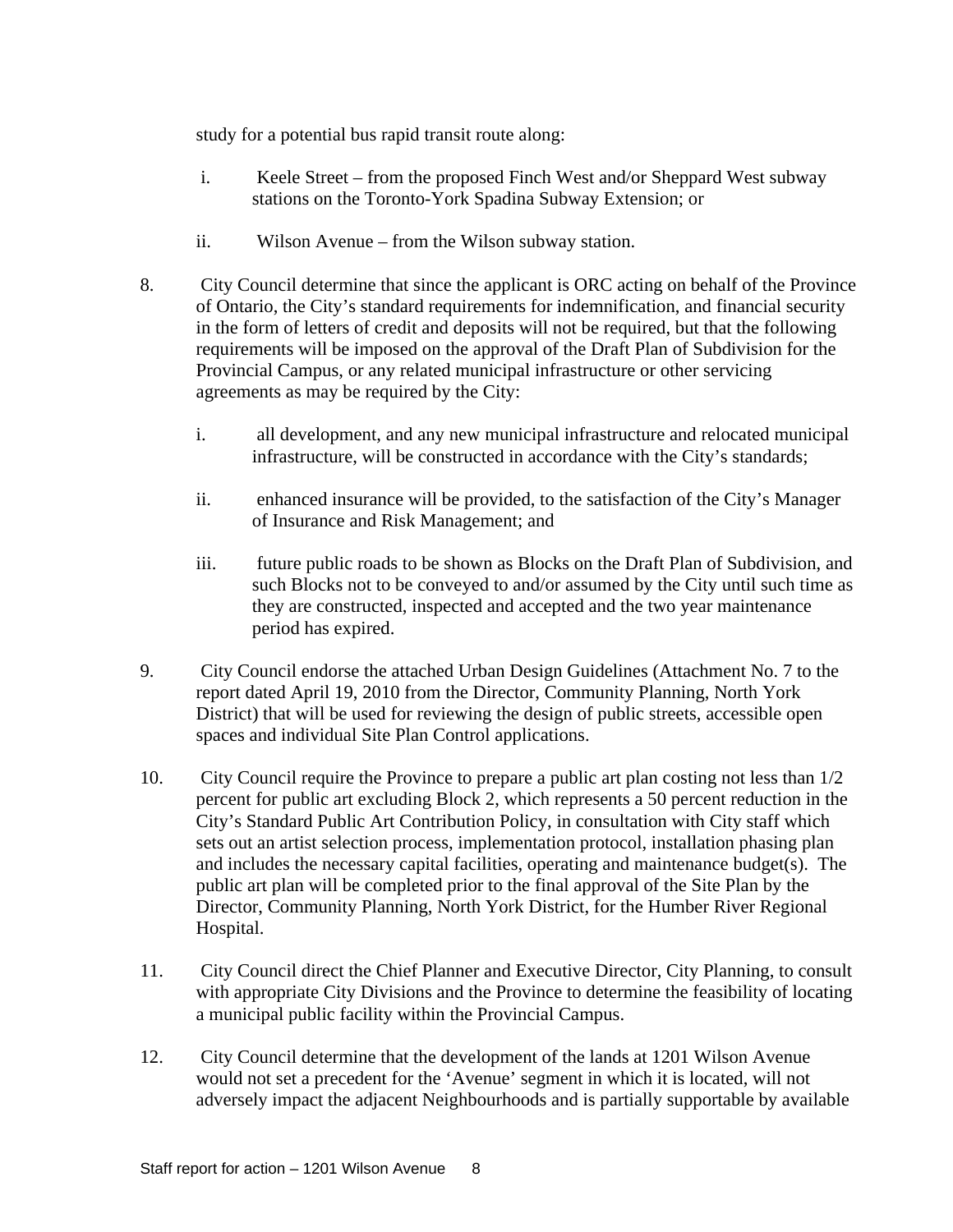infrastructure and therefore can proceed prior to the completion of an Avenue study.

- 13. City Council direct that any parking structure located above-ground at 1201 Wilson Avenue shall be subject to design control as permitted under the City of Toronto Act and shall be subject to review by the City's design review panel.
- 14. City Council direct that approval of longer-term development on Blocks 5, 6 and 7 will require a review, by the Province, of the feasibility of establishing a GO Transit station at the intersection of the GO Bradford – Union Station line and Wilson Avenue to serve both this campus and the Bombardier plant.
- 15. City Council direct the Chief Planner and Executive Director, City Planning, to continue discussions with Humber River Regional Hospital, the Province and relevant City Divisions and report directly to the June 8, 2010 meeting of City Council, on the following:
	- i. the request for the additional 60,500 m2 of gross floor area for the hospital site;
	- ii. the request for an additional 150 parking spaces for fleet vehicles on Blocks 5, 6 and 7; and
	- iii. the request by the Province to pay a "proportionate share" of the costs of off site improvements to the Keele Street/Sheppard Avenue intersection.
- 16. City Council request that the Chief Planner and Executive Director, City Planning, meet directly with representatives of the Humber River Regional Hospital to resolve the outstanding matters and, if necessary, include staff from ORC and other representatives of the Province.
- 17. City Council direct the Chief Planner and Executive Director, City Planning, in consultation with the General Manager, Transportation Services, to report directly to City Council at its meeting of June 8, 2010 on the effects of the Provincial Campus on the transportation network to the south of Highway 401, including an analysis of the transportation network/road improvements necessary to facilitate access to the campus.

#### *Public Notice Given*

*Statutory - Planning Act, RSO 1990*